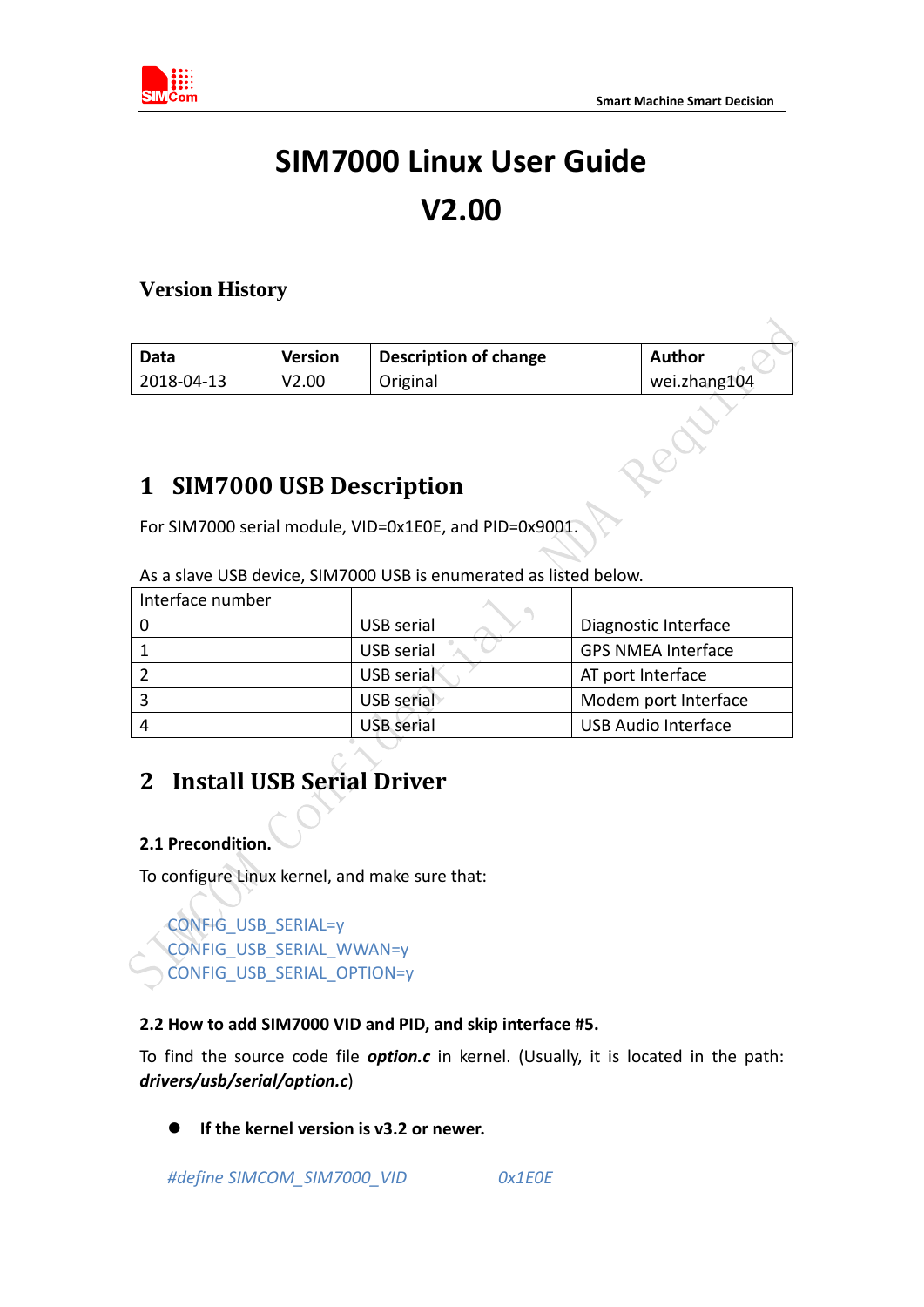

```
#define SIMCOM_SIM7000_PID 0x9001
static const struct option_blacklist_info simcom_SIM7000_blacklist = { 
     .reserved = BIT(5), 
}; 
Add into option_ids list
… …
{ USB_DEVICE(SIMCOM_SIM7000_VID, SIMCOM_SIM7000_PID),<br>
.driver_info = (kernel_ulong_t)& simcom_SIM7000_blacklist t<br>
},<br>
<br>
• If the kernel version is below v3 ?<br>
#define ?
 .driver_info = (kernel_ulong_t)& simcom_SIM7000_blacklist t 
},
… …
     If the kernel version is below v3.2.
#define SIMCOM_SIM7000_VID 0x1E0E
#define SIMCOM_SIM7000_PID 0x9001
Add into option_ids list
{ USB_DEVICE(SIMCOM_SIM7000_VID, SIMCOM_SIM7000_PID)}, /*SIM7000 */
```
And skip interface #5 in *option\_probe*.

```
/* SIM7000 */
if (serial->dev->descriptor.idVendor == SIMCOM_SIM7000_VID &&
    serial->dev->descriptor.idProduct == SIMCOM_SIM7000_PID &&
    serial->interface->cur_altsetting->desc.bInterfaceNumber == 5 )
    return -ENODEV;
```
#### **2.3 How to print kernel debug message.**

If USB serial driver is installed successfully, kernel will print below message automatically after module was re-started. And from this message, we could confirm if *dev/ttyUSB#* was enumerated successfully or not.

*usb 1-1: new high speed USB device using rt3xxx-ehci and address 2 option 1-1:1.0: GSM modem (1-port) converter detected usb 1-1: GSM modem (1-port) converter now attached to ttyUSB0 option 1-1:1.1: GSM modem (1-port) converter detected usb 1-1: GSM modem (1-port) converter now attached to ttyUSB1*